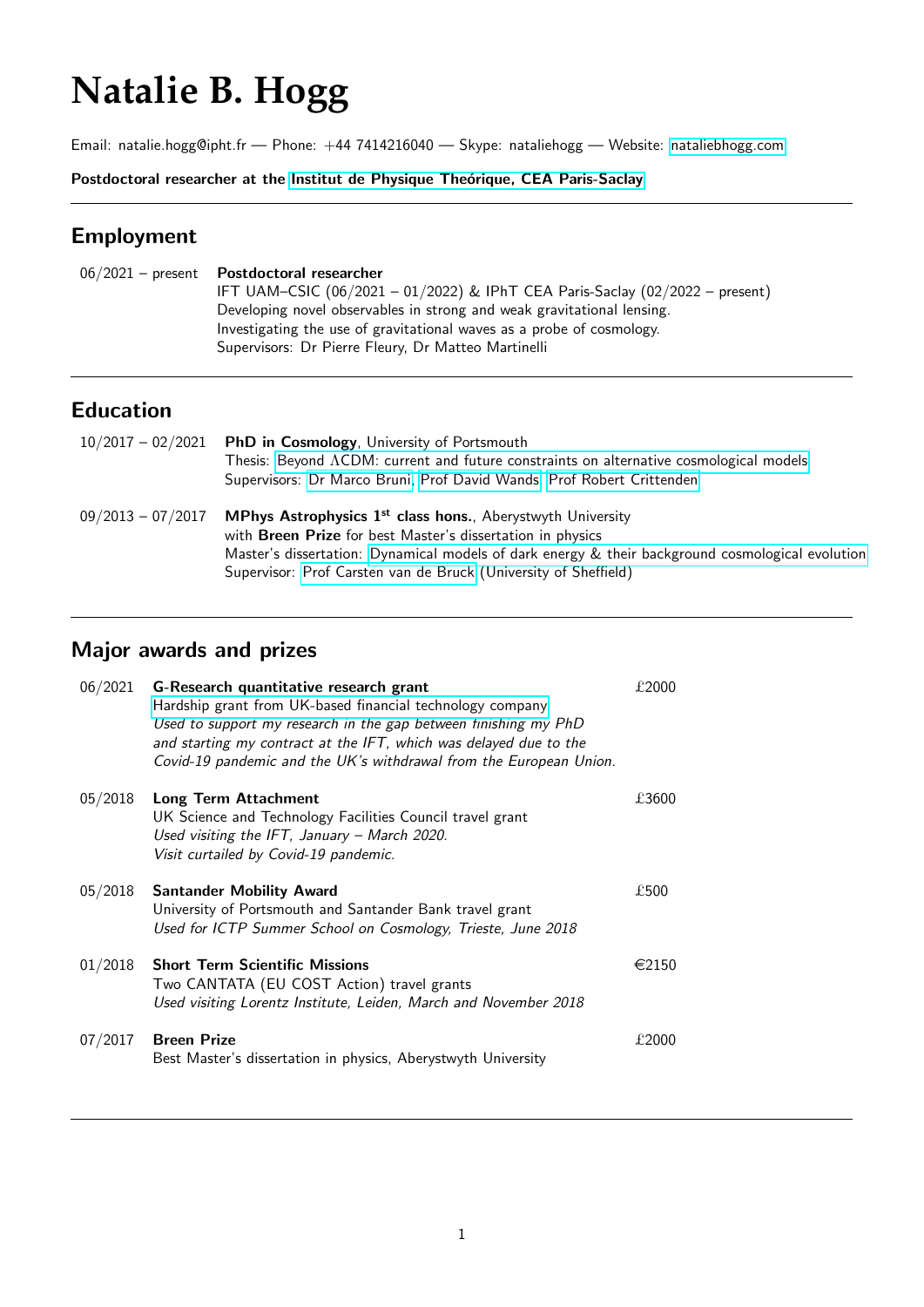## Selected recent talks

- 06/2022 Dancing in the dark: detecting a population of distant primordial black holes [Dutch Theoretical Cosmology meeting,](http://cosmology.nl/event/leiden-spring-2022/) Leiden Invited talk
- 04/2022 The distance duality relation: violations, constraints and biases GReCo Seminar, IAP Paris Invited talk
- 10/2021 The distance duality relation: violations, constraints and biases Centre for Astronomy and Particle Theory seminar, University of Nottingham Invited talk, delivered virtually
- 07/2021 Novel probes of the distance duality relation Cosmology group seminar, Lorentz Institute, Leiden Invited talk, delivered virtually
- 07/2021 Constraints on the distance duality relation with standard sirens Cosmology from Home conference Pre-recorded, [available on Youtube](https://www.youtube.com/watch?v=fqtZTJjgotQ)
- 04/2021 Is the standard model of cosmology wrong? Physics department seminar, Aberystwyth University Invited talk, delivered virtually
- 04/2021 Constraints on the distance duality relation with standard sirens Britgrav21, University College Dublin Delivered virtually
- 04/2020 New constraints on beyond-ΛCDM cosmologies Cosmology group seminar, Queen Mary University of London Invited talk, delivered virtually
- 12/2019 Interacting vacuum dark energy TEXAS Symposium, University of Portsmouth Awarded best talk in session prize

#### 12/2019 Interacting vacuum dark energy Cosmology and relativity group seminar, University of Sheffield Invited talk

## Selected outreach and public engagement

| 02/2022          | The Universe Howling — What are Standard Sirens?<br>Outreach video made for the IFT Youtube channel with over 14,000 views             |
|------------------|----------------------------------------------------------------------------------------------------------------------------------------|
| 05/2018          | <b>British Federation of Women Graduates annual meeting</b><br>Gave a talk on dark energy and cosmology research to a general audience |
| 01/2018, 01/2019 | <b>Stargazing Live</b><br>Demonstrator for various activities at this annual Portsmouth Historic Dockyard public event                 |
| 03/2018          | <b>Night Sky Live</b><br>Demonstrator for various activities at this public event at Winchester Science Centre                         |